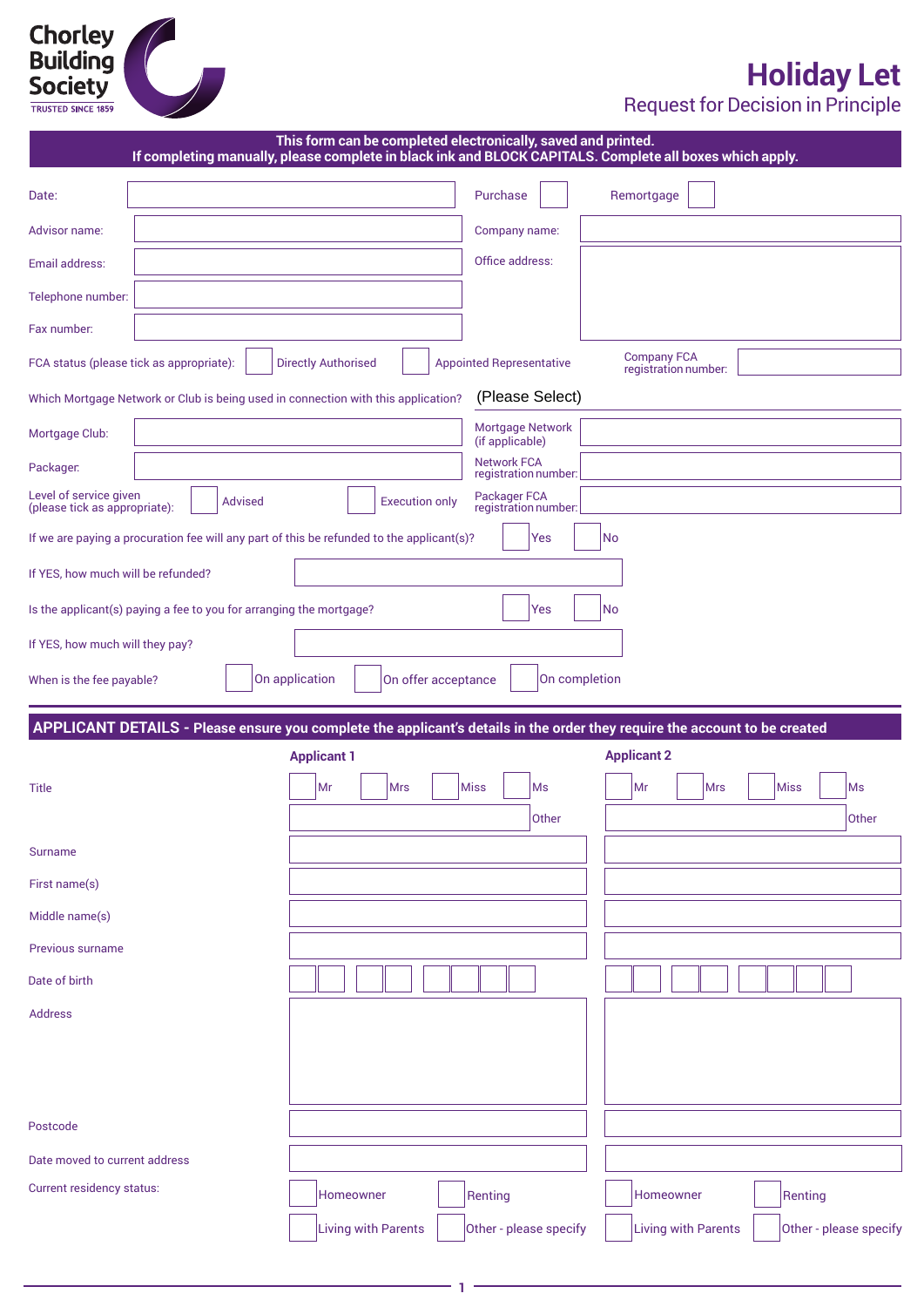

## **Holiday Let**

Request for Decision in Principle

| Tax status?                                                                                                                         | <b>Basic</b><br>Rate | Additional<br><b>High</b><br>Rate<br>Rate | <b>High</b><br>Additional<br><b>Basic</b><br>Rate<br>Rate<br>Rate |
|-------------------------------------------------------------------------------------------------------------------------------------|----------------------|-------------------------------------------|-------------------------------------------------------------------|
| <b>Number of Investment Properties</b><br>(Holiday and Buy to Let) owned?                                                           |                      | (Both mortgaged and unencumbered)         | (Both mortgaged and unencumbered)                                 |
| <b>First time Landlord?</b>                                                                                                         | Yes                  | No                                        | No<br><b>Yes</b>                                                  |
| <b>Nationality</b>                                                                                                                  |                      |                                           |                                                                   |
| Permanent right to reside?<br>(only applicable if not British)                                                                      | Yes                  | No                                        | Yes<br>No                                                         |
| Diplomatic immunity?<br>(only applicable if not British)                                                                            | Yes                  | No                                        | Yes<br>No                                                         |
| Have you lived in the UK for three or<br>more years?                                                                                | Yes                  | No                                        | <b>Yes</b><br>No                                                  |
| If less than 3 years at current address, please<br>provide previous address:                                                        |                      |                                           |                                                                   |
| Postcode                                                                                                                            |                      |                                           |                                                                   |
| Date moved in                                                                                                                       |                      |                                           |                                                                   |
| Date moved out                                                                                                                      |                      |                                           |                                                                   |
| We require a minimum of 3 years address history for all applicants - continue in the 'Additional Information' section if necessary. |                      |                                           |                                                                   |

### **EMPLOYMENT DETAILS**

|                                                                   | <b>Applicant 1</b> | <b>Applicant 2</b> |
|-------------------------------------------------------------------|--------------------|--------------------|
| <b>Employment status</b>                                          |                    |                    |
| If other, please state here                                       |                    |                    |
| Occupation                                                        |                    |                    |
| <b>Expected retirement age</b>                                    |                    |                    |
| <b>Basic Gross Salary</b>                                         | £<br>Annual        | £<br>Annual        |
| <b>Guaranteed Gross other</b>                                     | £<br>Annual        | £<br>Annual        |
| Source of income                                                  |                    |                    |
| <b>Regular Gross other</b>                                        | £<br>Annual        | £<br>Annual        |
| Source of income                                                  |                    |                    |
| Length of service                                                 | Year<br>Month      | Year<br>Month      |
| Are you in any probationary period?<br>If yes, provide details    | No<br>Yes          | No<br>Yes          |
| Have you been furloughed in the last 12 months?                   | No<br>Yes          | No<br><b>Yes</b>   |
| If yes please confirm the dates between which you were furloughed |                    |                    |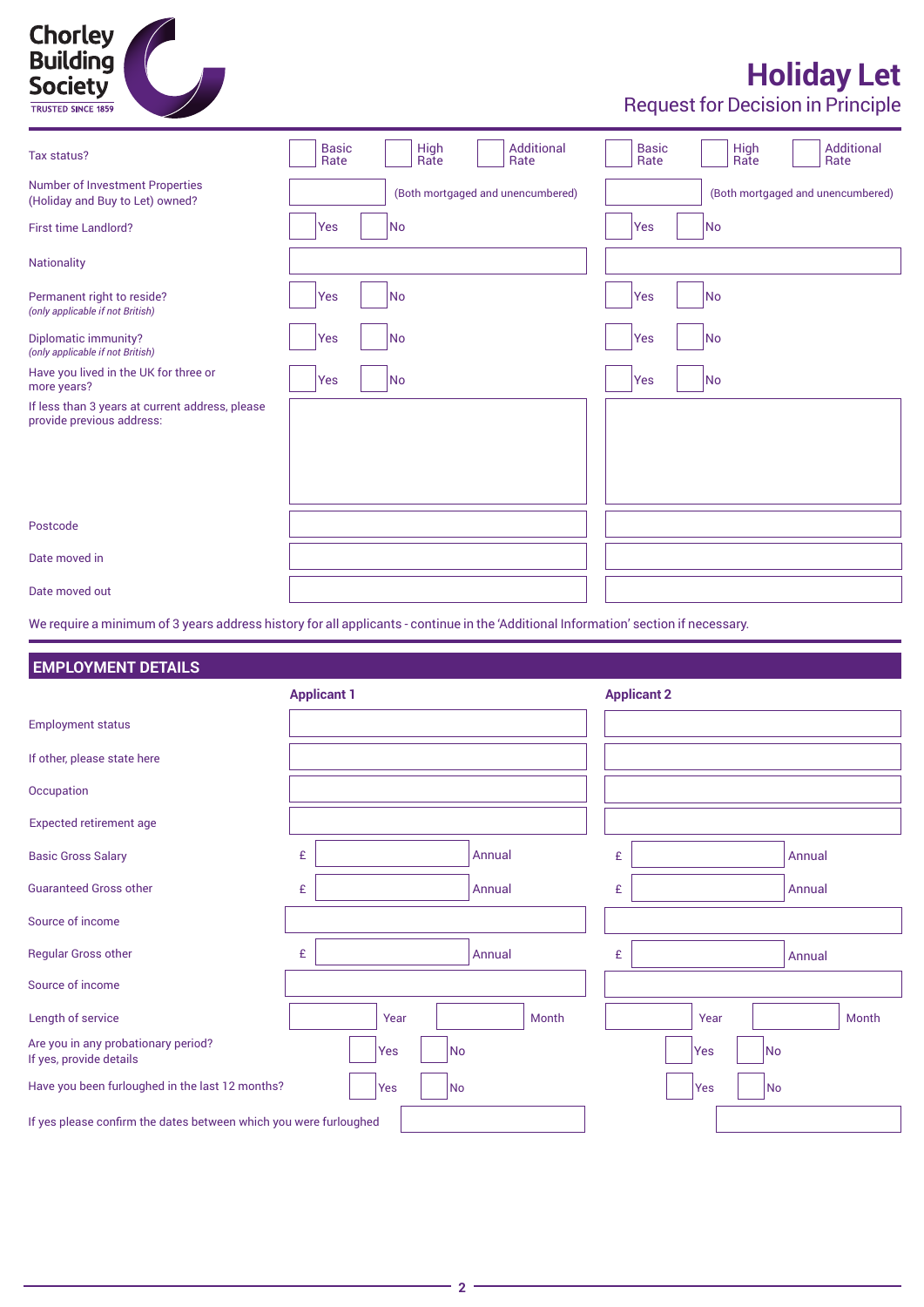# **Chorley<br>Building<br>Society**

### **SELF EMPLOYED DETAILS**

| SELF EMPLOYED DETAILS                                                                                                                                    |                                  |                                |       |                                                             |                 |                    |   |                                     |                      |                         |     |               |
|----------------------------------------------------------------------------------------------------------------------------------------------------------|----------------------------------|--------------------------------|-------|-------------------------------------------------------------|-----------------|--------------------|---|-------------------------------------|----------------------|-------------------------|-----|---------------|
|                                                                                                                                                          |                                  | <b>Applicant 1</b>             |       |                                                             |                 |                    |   | <b>Applicant 2</b>                  |                      |                         |     |               |
| Title in company                                                                                                                                         |                                  |                                |       |                                                             |                 |                    |   |                                     |                      |                         |     |               |
| Company trading name                                                                                                                                     |                                  |                                |       |                                                             |                 |                    |   |                                     |                      |                         |     |               |
| <b>Nature of Business</b>                                                                                                                                |                                  |                                |       |                                                             |                 |                    |   |                                     |                      |                         |     |               |
| <b>Expected retirement age</b>                                                                                                                           |                                  |                                |       |                                                             |                 |                    |   |                                     |                      |                         |     |               |
| Type of company                                                                                                                                          |                                  |                                |       |                                                             |                 |                    |   |                                     |                      |                         |     |               |
| How long has the business been trading                                                                                                                   |                                  |                                | Years |                                                             |                 | <b>Months</b>      |   |                                     | Years                |                         |     | <b>Months</b> |
| % of shareholding:                                                                                                                                       |                                  |                                |       |                                                             |                 | $\%$               |   |                                     |                      |                         |     | $\%$          |
| <b>Business Year End</b>                                                                                                                                 |                                  |                                |       |                                                             |                 |                    |   |                                     |                      |                         |     |               |
| Applicant share of net profit:<br>(If Sole trader / Partnership)                                                                                         |                                  | £                              |       | <b>Year End</b>                                             |                 |                    | £ |                                     |                      | <b>Year End</b>         |     |               |
| (Please provide the last 3 years' figures).                                                                                                              |                                  | £                              |       | <b>Year End</b>                                             |                 |                    | £ |                                     |                      | <b>Year End</b>         |     |               |
|                                                                                                                                                          |                                  | £                              |       | <b>Year End</b>                                             |                 |                    | £ |                                     |                      | <b>Year End</b>         |     |               |
| Applicant share of Salary / Dividend<br>if Limited Company                                                                                               |                                  | <b>Salary</b>                  |       | <b>Dividend</b>                                             |                 |                    |   | <b>Salary</b>                       |                      | <b>Dividend</b>         |     |               |
| (Please provide the last 3 years' figures).                                                                                                              |                                  | <b>Year End</b>                |       |                                                             |                 |                    |   | <b>Year End</b>                     |                      |                         |     |               |
|                                                                                                                                                          |                                  | <b>Salary</b>                  |       | <b>Dividend</b>                                             |                 |                    |   | <b>Salary</b>                       |                      | <b>Dividend</b>         |     |               |
|                                                                                                                                                          |                                  | <b>Year End</b>                |       |                                                             |                 |                    |   | <b>Year End</b>                     |                      |                         |     |               |
|                                                                                                                                                          |                                  | <b>Salary</b>                  |       | <b>Dividend</b>                                             |                 |                    |   | <b>Salary</b>                       |                      | <b>Dividend</b>         |     |               |
|                                                                                                                                                          |                                  | <b>Year End</b>                |       |                                                             |                 |                    |   | <b>Year End</b>                     |                      |                         |     |               |
| Do you have an accountant?                                                                                                                               |                                  |                                |       | Yes                                                         | No              |                    |   |                                     |                      | Yes                     | No  |               |
| Are your accounts prepared by someone with one of the following<br>qualifications ACA ACCA FCA FCCA CA (Scottish) CIMA CIPFA                             |                                  |                                |       | Yes                                                         | No              |                    |   |                                     |                      | Yes                     | No  |               |
| Is the business still trading?                                                                                                                           |                                  |                                |       | Yes                                                         | <b>No</b>       |                    |   |                                     |                      | Yes                     | No  |               |
| How has COVID-19 impacted the business?                                                                                                                  |                                  |                                |       |                                                             |                 |                    |   |                                     |                      |                         |     |               |
| Have any Coronavirus Support Schemes have been applied for?<br>If YES please provide further details including whether the<br>application was successful |                                  |                                |       | Yes                                                         | No              |                    |   |                                     |                      | Yes                     | No  |               |
| <b>LOAN REQUIREMENTS</b>                                                                                                                                 |                                  |                                |       |                                                             |                 |                    |   |                                     |                      |                         |     |               |
| Amount required £                                                                                                                                        |                                  | Purchase price/current value £ |       |                                                             |                 |                    |   | <b>Postcode of Property</b>         |                      |                         |     |               |
| Purpose of Loan                                                                                                                                          |                                  |                                |       |                                                             |                 |                    |   |                                     |                      |                         |     |               |
| <b>Term</b>                                                                                                                                              |                                  | Years                          |       |                                                             | Repayment type: |                    |   |                                     |                      |                         |     |               |
| If Interest only -<br><b>Repayment Strategy</b>                                                                                                          |                                  |                                |       |                                                             |                 |                    |   |                                     |                      |                         |     |               |
| Type of property                                                                                                                                         |                                  |                                |       |                                                             |                 | Number of bedrooms |   |                                     |                      |                         |     |               |
| Is the property a flat?                                                                                                                                  | Yes                              | No                             |       |                                                             |                 |                    |   |                                     |                      |                         |     |               |
| If the property is a flat:                                                                                                                               | Number of floors in the building |                                |       | Floor number of the flat                                    |                 |                    |   | Is the building serviced by a lift? |                      |                         | Yes |               |
| Is the property an existing<br><b>Holiday Let?</b>                                                                                                       | Yes                              | <b>No</b>                      |       | If Yes, how long has it been<br>operating as a Holiday Let? |                 | Years              |   | <b>Months</b>                       | <b>Rental Income</b> | <b>Estimated Annual</b> |     |               |
| If the property is a new build or built within the last 10 years, name of Warranty provider                                                              |                                  |                                |       |                                                             |                 |                    |   |                                     |                      |                         |     |               |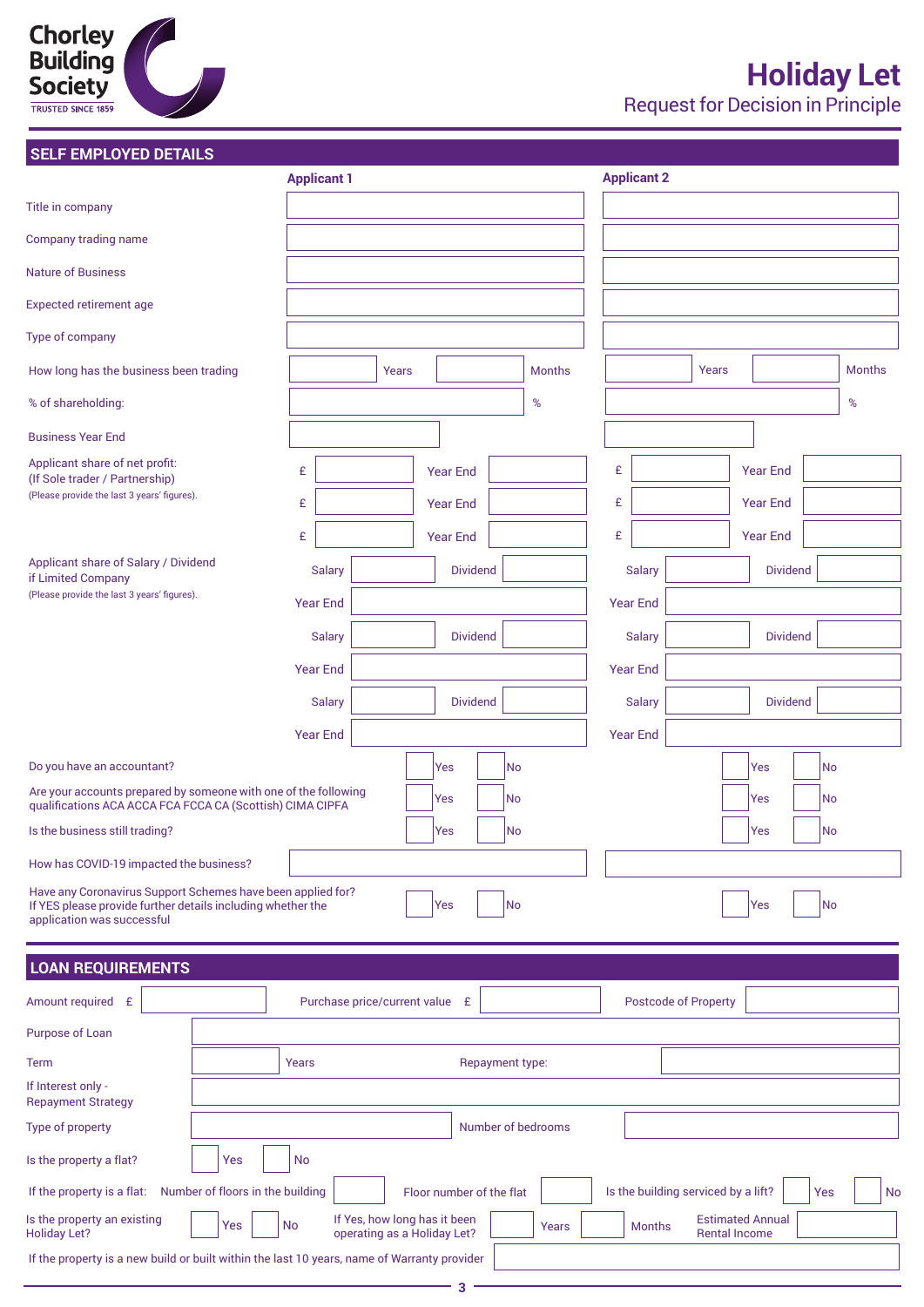## Chorley<br>Building **Society TRUSTED SINCE 1859**

Request for Decision in Principle

| Does the property have an Energy Performance Certificate (EPC) rated E or above?<br>Yes<br><b>No</b><br>We will only lend on properties with a valid Energy Performance Certificate (EPC) - rated E or above                   |
|--------------------------------------------------------------------------------------------------------------------------------------------------------------------------------------------------------------------------------|
| If ex-local authority flat, % of private owner occupancy                                                                                                                                                                       |
| Have the applicant(s) asked to add on fees where allowed?<br><b>No</b><br>Yes                                                                                                                                                  |
| Please select as appropriate:                                                                                                                                                                                                  |
| You are purchasing the property wholly or predominantly with the intention to let it out as a business/investment proposition                                                                                                  |
| You are remortgaging a property in which neither you (nor a close relative) have previously resided in, or a property<br>that is currently let subject to a rental agreement on which there is an existing buy-to-let mortgage |
| You are remortgaging a property that you (or a close relative) have previously resided in or, that you have acquired<br>by means other than a purchase (for example inheritance) and do not own any other rental properties    |
| Purchase only - please confirm source of deposit                                                                                                                                                                               |
| Purpose of Additional Funds - for example debt<br>consolidation, home improvements or capital raising                                                                                                                          |
|                                                                                                                                                                                                                                |

#### **5. Credit History**

Mortgages and other secured loans – (where more space is required please provide further details within the additional comments section) \* If you have Buy to Let properties please complete section 5a.

|      | Lender | Address against which<br>the loan is secured | Account<br>Number | Date Property<br>Purchased | Outstanding<br>Term | Outstanding<br><b>Balance</b> | Monthly<br>Payment | Mortgage<br><b>Repayment Type</b> | <b>Interest Rate</b> | To be repaid?    |
|------|--------|----------------------------------------------|-------------------|----------------------------|---------------------|-------------------------------|--------------------|-----------------------------------|----------------------|------------------|
| App1 |        |                                              |                   |                            |                     |                               |                    |                                   |                      | Yes<br>  No      |
| App2 |        |                                              |                   |                            |                     |                               |                    |                                   |                      |                  |
| App1 |        |                                              |                   |                            |                     |                               |                    |                                   |                      | <b>Yes</b><br>No |
| App2 |        |                                              |                   |                            |                     |                               |                    |                                   |                      |                  |
| App1 |        |                                              |                   |                            |                     |                               |                    |                                   |                      | Yes<br>No        |
| App2 |        |                                              |                   |                            |                     |                               |                    |                                   |                      |                  |
| App1 |        |                                              |                   |                            |                     |                               |                    |                                   |                      | Yes<br>No        |
| App2 |        |                                              |                   |                            |                     |                               |                    |                                   |                      |                  |

#### **5a. Mortgaged Holiday/Buy to Let Properties – please provide details below**

Where more space is required please provide further details within the additional comments section.

|              | <b>Rental Address</b> | Lender | Date<br>Property<br>Purchased | Current<br>Value | <b>Outstanding Remaining</b><br><b>Balance</b> | Term | Monthly<br>Payment | Mortgage<br>Repayment<br><b>Type</b> | Interest<br>Rate | Monthly<br>Rent<br>Received | To be repaid?    |
|--------------|-----------------------|--------|-------------------------------|------------------|------------------------------------------------|------|--------------------|--------------------------------------|------------------|-----------------------------|------------------|
| App1<br>App2 |                       |        |                               |                  |                                                |      |                    |                                      |                  |                             | Yes<br>No        |
| App1<br>App2 |                       |        |                               |                  |                                                |      |                    |                                      |                  |                             | Yes<br><b>No</b> |
| App1<br>App2 |                       |        |                               |                  |                                                |      |                    |                                      |                  |                             | Yes<br>No        |
| App1<br>App2 |                       |        |                               |                  |                                                |      |                    |                                      |                  |                             | Yes<br>No        |

#### **Other unencumbered properties owned / part owned**

Address of unencumbered property and the unit of the USe of unencumbered property i.e. BTL or Second Home

**4**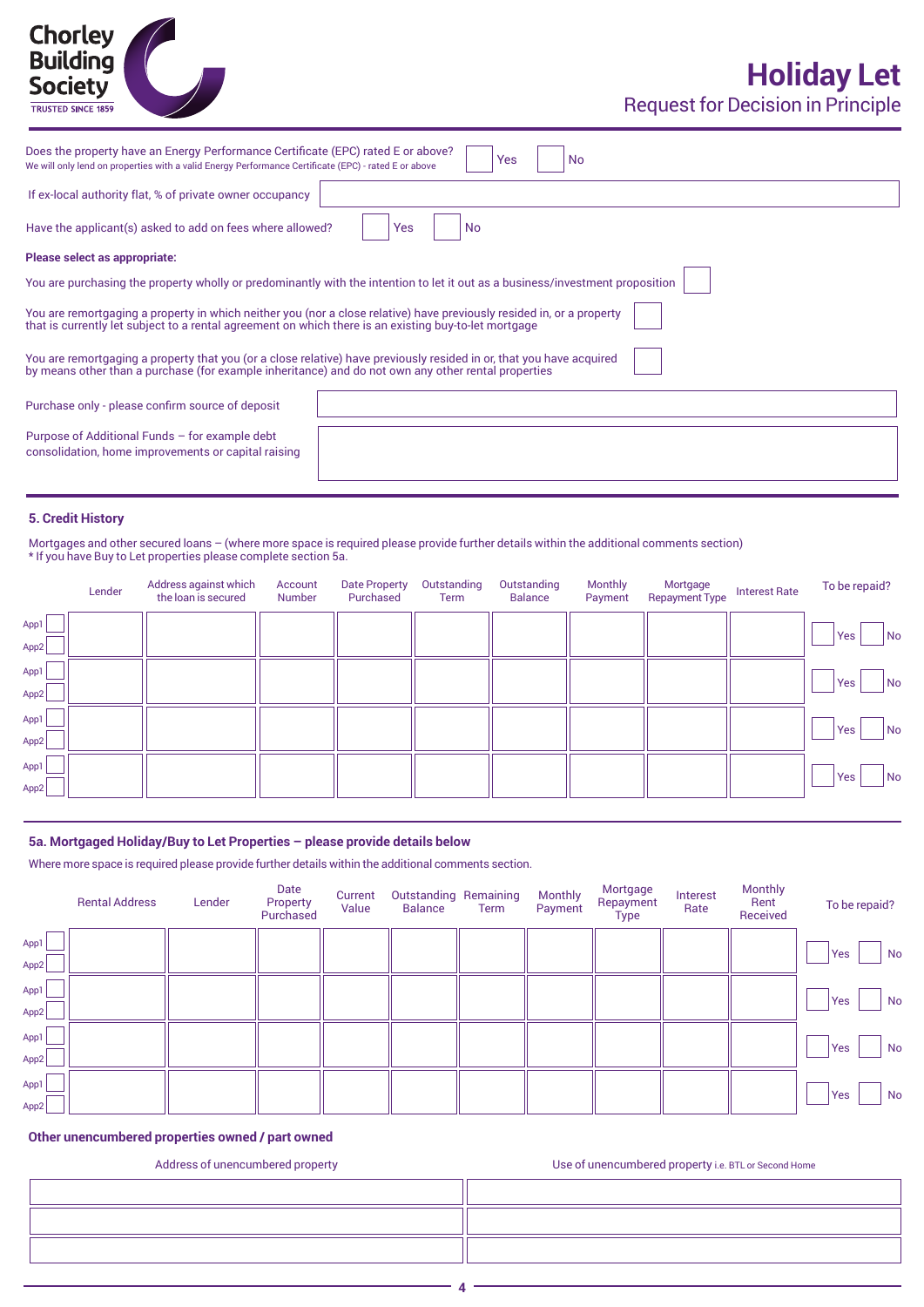#### **Guarantor on any mortgages or secured loans – please provide details below**

|      | Lender | Address against which the loan is secured | Scope of your liability under the Guarantee |
|------|--------|-------------------------------------------|---------------------------------------------|
| App1 |        |                                           |                                             |
| App2 |        |                                           |                                             |
| App1 |        |                                           |                                             |
| App2 |        |                                           |                                             |
| App1 |        |                                           |                                             |
| App2 |        |                                           |                                             |
| App1 |        |                                           |                                             |
| App2 |        |                                           |                                             |

#### **5b. Unsecured loans / credit cards / HP – please provide details below**

|      | Lender | Account<br>Number | Outstanding<br>Term | Outstanding<br><b>Balance</b> | Monthly<br>Payment | To be repaid?    |
|------|--------|-------------------|---------------------|-------------------------------|--------------------|------------------|
| App1 |        |                   |                     |                               |                    | No<br>Yes        |
| App2 |        |                   |                     |                               |                    |                  |
| App1 |        |                   |                     |                               |                    | No<br>Yes        |
| App2 |        |                   |                     |                               |                    |                  |
| App1 |        |                   |                     |                               |                    | <b>No</b><br>Yes |
| App2 |        |                   |                     |                               |                    |                  |
| App1 |        |                   |                     |                               |                    | No<br>Yes        |
| App2 |        |                   |                     |                               |                    |                  |
| App1 |        |                   |                     |                               |                    | <b>No</b><br>Yes |
| App2 |        |                   |                     |                               |                    |                  |
| App1 |        |                   |                     |                               |                    | No<br>Yes        |
| App2 |        |                   |                     |                               |                    |                  |
| App1 |        |                   |                     |                               |                    | No               |
| App2 |        |                   |                     |                               |                    | Yes              |

| <b>APPLICANT DECLARATIONS</b>                                                                                                                                                                             | <b>1st Applicant</b> | <b>2nd Applicant</b>    |                          |
|-----------------------------------------------------------------------------------------------------------------------------------------------------------------------------------------------------------|----------------------|-------------------------|--------------------------|
| Have you had a mortgage in the last 3 years?                                                                                                                                                              | Yes                  | <b>No</b><br>Yes        | <b>No</b>                |
| Have the applicant(s) ever had a mortgage or loan application refused?                                                                                                                                    | <b>Yes</b>           | <b>Yes</b><br><b>No</b> | N <sub>o</sub>           |
| Have the applicant(s) ever had a County Court Judgement for debt or a loan default registered?                                                                                                            | <b>Yes</b>           | Yes<br><b>No</b>        | No                       |
| Have the applicant(s) ever been declared bankrupt or been subject to an Individual Voluntary Arrangement (IVA)                                                                                            | <b>Yes</b>           | <b>No</b><br>Yes        | No                       |
| Have you ever entered into any arrangements with your creditors or are you party to a voluntary arrangement?<br>(please include deferred payments or payment holidays)                                    | <b>Yes</b>           | Yes<br><b>No</b>        | $\overline{\mathsf{No}}$ |
| Have the applicant(s) had a court order / decree made against you for debt or is there any such action pending?                                                                                           | <b>Yes</b>           | Yes<br><b>No</b>        | No                       |
| Have you ever (voluntarily or otherwise) had a property repossessed by a lender or entered any arrangements for<br>mortgage arrears?                                                                      | <b>Yes</b>           | <b>Yes</b><br><b>No</b> | No                       |
| Have you, any member of your family, or any person living with you, ever been cautioned, convicted or charged<br>(but not yet tried) in respect of any criminal offence (excluding motoring convictions)? | Yes                  | Yes<br><b>No</b>        | N <sub>o</sub>           |

## **If the answer is YES to any of the above, please enter full details below.**

**If further space is needed, please provide details in the additional comments section.**

| 1st/2nd/Joint | Type (i.e. Mortgage, IVA, CCJ) | <b>Relating To</b> | Reason | Date Registered | Amount | Date satisfied /<br>still outstanding |
|---------------|--------------------------------|--------------------|--------|-----------------|--------|---------------------------------------|
|               |                                |                    |        |                 |        |                                       |
|               |                                |                    |        |                 |        |                                       |
|               |                                |                    |        |                 |        |                                       |
|               |                                |                    |        |                 |        |                                       |
|               |                                |                    |        |                 |        |                                       |
|               |                                |                    |        |                 |        |                                       |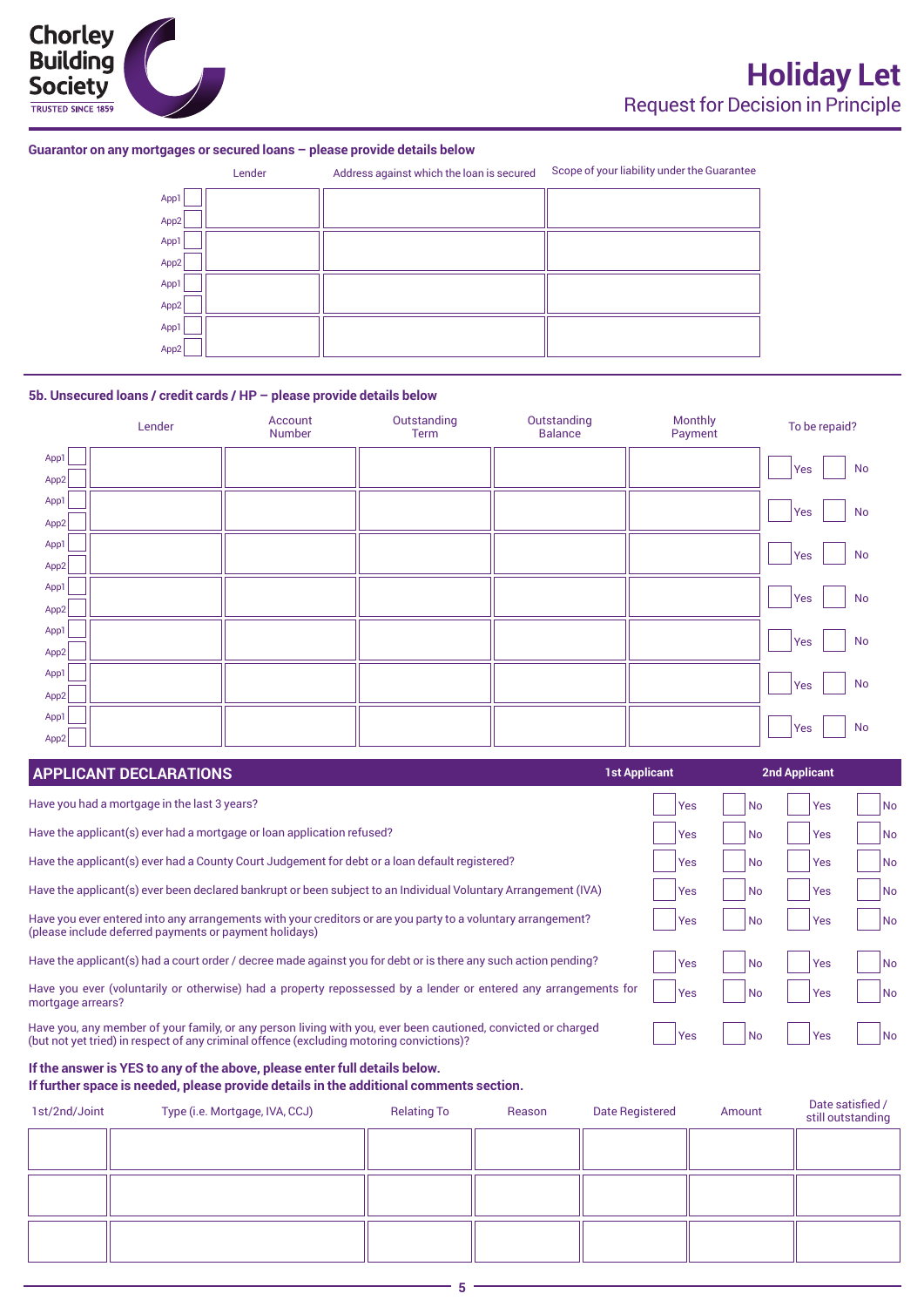

## **Holiday Let**

Request for Decision in Principle

| <b>INCOME AND EXPENDITURE (BUDGET PLANNER)</b> |         | <b>Property 1</b> | <b>Property 2</b> |        |         | Property3 |
|------------------------------------------------|---------|-------------------|-------------------|--------|---------|-----------|
|                                                | Monthly | Annual            | Monthly           | Annual | Monthly | Annual    |
| <b>Rental Income</b>                           |         |                   |                   |        |         |           |
| Mortgage Payment                               |         |                   |                   |        |         |           |
| <b>Management &amp; Letting Fees</b>           |         |                   |                   |        |         |           |
| <b>Council Tax</b>                             |         |                   |                   |        |         |           |
| <b>Service Charge</b>                          |         |                   |                   |        |         |           |
| <b>Insurance Costs</b>                         |         |                   |                   |        |         |           |
| <b>Property Maintenance</b>                    |         |                   |                   |        |         |           |
| <b>Allowance for Rental Void</b>               |         |                   |                   |        |         |           |
| <b>Utilities</b>                               |         |                   |                   |        |         |           |
| <b>Gas &amp; Electrical Certificate</b>        |         |                   |                   |        |         |           |
| <b>Rented Property Licence Fee</b>             |         |                   |                   |        |         |           |
| <b>Ground Rent Costs</b>                       |         |                   |                   |        |         |           |
| <b>Other Monthly Costs</b>                     |         |                   |                   |        |         |           |
| <b>Total Expenditure</b>                       | £0.00   | £0.00             | £0.00             | £0.00  | £0.00   | £0.00     |
| <b>Income/Expenditure Differential</b>         | £0.00   | £0.00             | £0.00             | £0.00  | £0.00   | £0.00     |